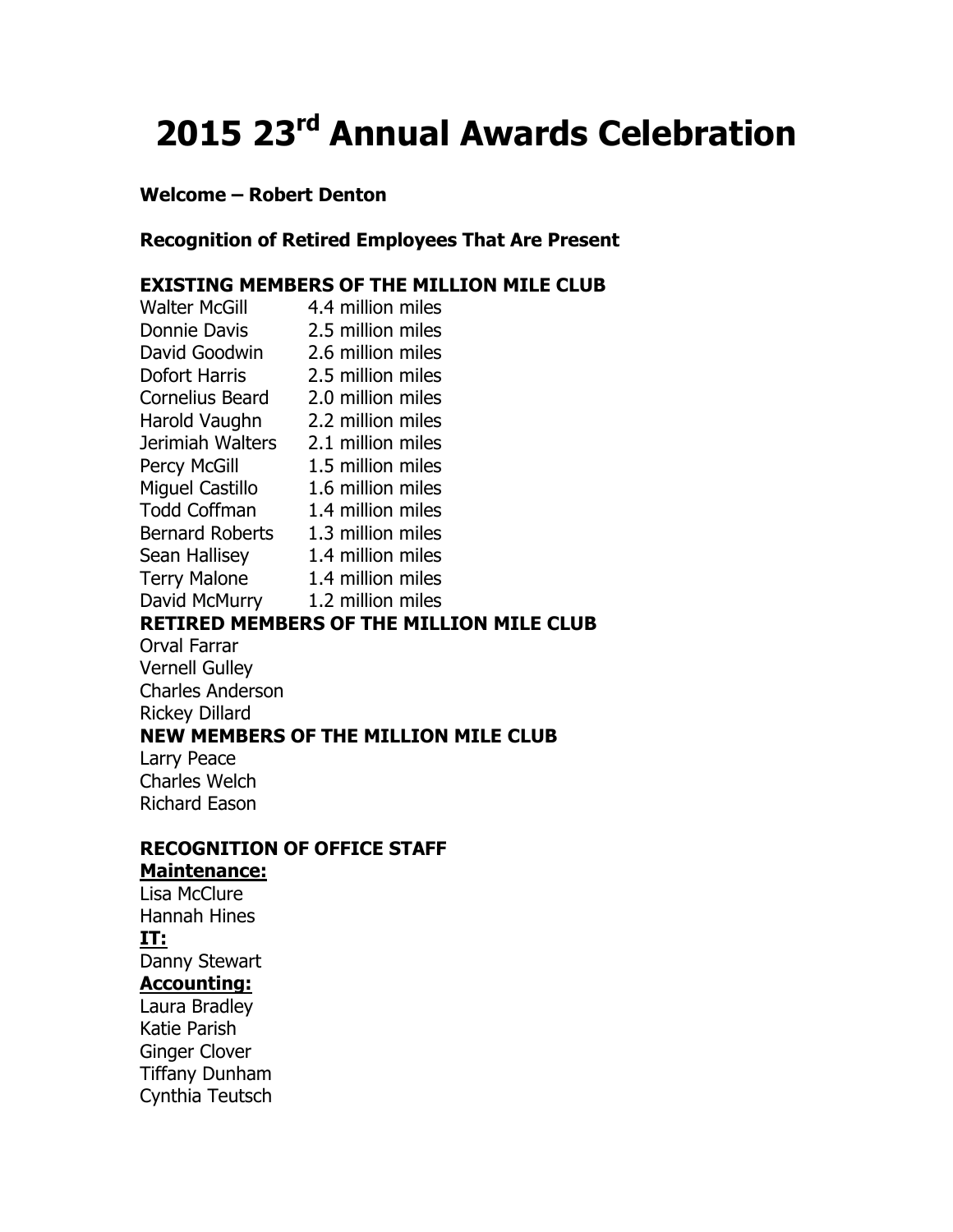## Megan Box Kayla Hines Operations: Darlene Wiley James Lett Stephanie Tippitt Jeff McNeal Brandon Honea Safety: Katye Halliday Frankie Fitzhugh HR/Recruiting: Katye Halliday Kiley Hines

Diana Pledger Dayne Ghormley Roberta Gulley

## INVOCATION – Billy Hines

#### MEAL – Woods Catering

## CELEBRATION GAME - Name That Tune.

# WINNERS OF 2<sup>nd</sup> ANNUAL SAFETY FOR KIDS ART CONTEST

Daughters of driver Kris Kelly: Rosalyn Kelly and Rachel Kelly Daughter of Jose Deleon: Noemi Salazar Son of Jose Deleon: Javier Deleon Daughter of Jose Deleon: Brissa Barrios

## TIRE AWARDS

This award is given to the drivers with the best drive tire mileage.

#### Long Haul:

- $3<sup>rd</sup>$  Place Charles Jones
- $2<sup>nd</sup>$  Place Ronald Hoffman
- $1<sup>rd</sup>$  Place William Glass

## Short Haul:

- 6<sup>th</sup> Place Dofort Harris
- 5<sup>th</sup> Place Gerhard Wunderlich
- 4<sup>th</sup> Place Bobby Johnson
- 3<sup>rd</sup> Place Kevin Smith
- 2<sup>nd</sup> Place Ray James
- 2<sup>nd</sup> Place Micah Neal
- $1<sup>st</sup>$  Place Miguel Castillo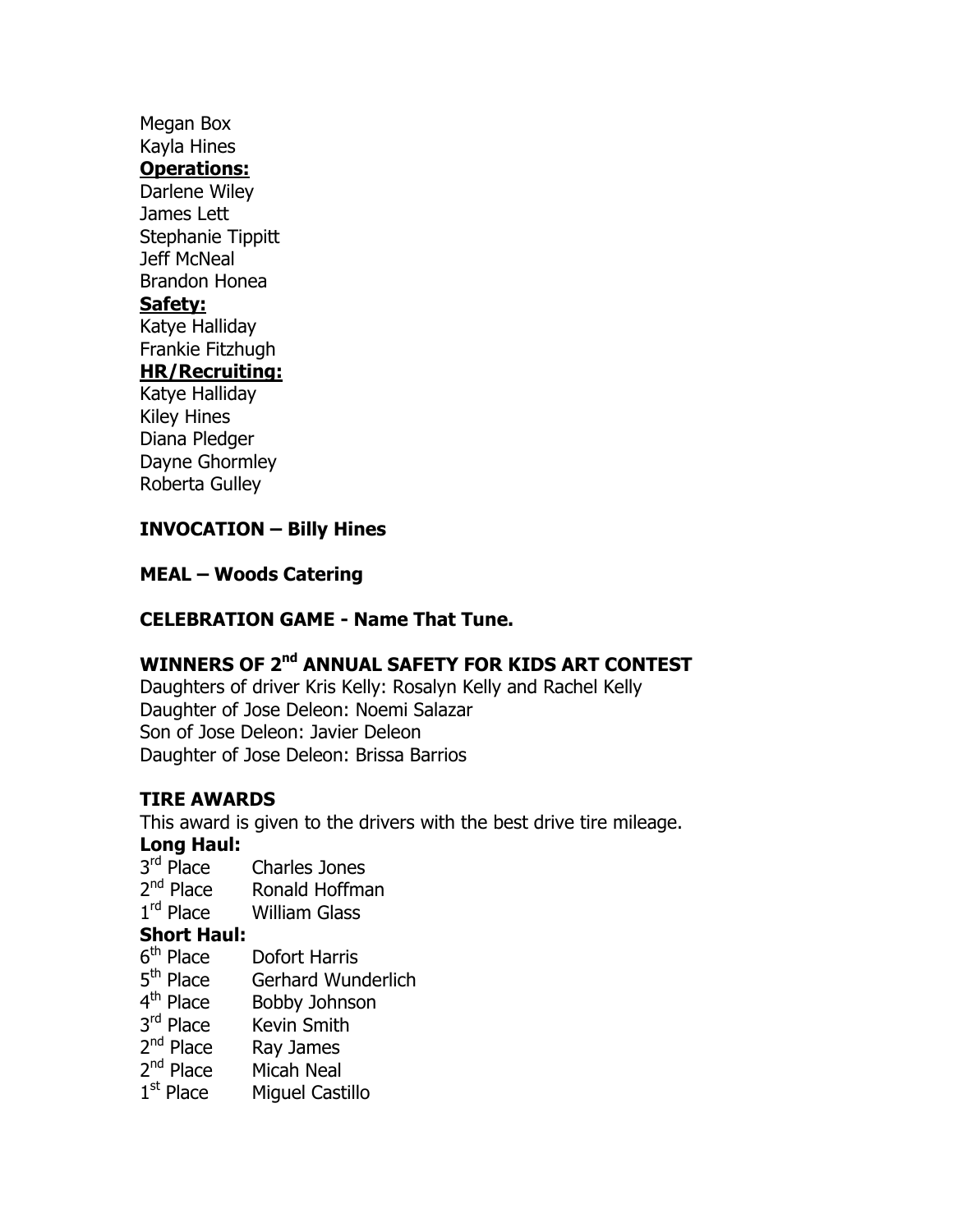## NEW EMPLOYEE RECOGNITION

Hired from 1/1/2014 to the present

## SERVICE RECOGNITION

This award is given one time to recognize when an employee has had no chargeable accidents for a period of one year. These employees receive a **clock**: Cynthia Teutsch Brandon Honea Bruce Teutsch These employees receive a **belt buckle**: Kris Kelley Terri Roper Anthony Parcher Chaney Taylor Clarence Kirk Shawn Starks Willard Wilson Billy Kernan

## YEARS OF SERVICE AWARDS

Hines Trucking values and appreciates our employees and would like to honor the following employees for their years of service: The recipients of 3 years of service award are: Robert Bass Tim McGhee Earnest Nabors Willard Wilson Diana Pledger Shawn Starks Jose DeLeon Derrell Woodley Robert Denton Bruce Allen The recipients of 4 years of service award are: Joseph Morrow Joel Saulsbury Robert Owens Dedrick Bean Kenneth Hinman Chris Cannady The recipients of 5 years of service award: Kevin Smith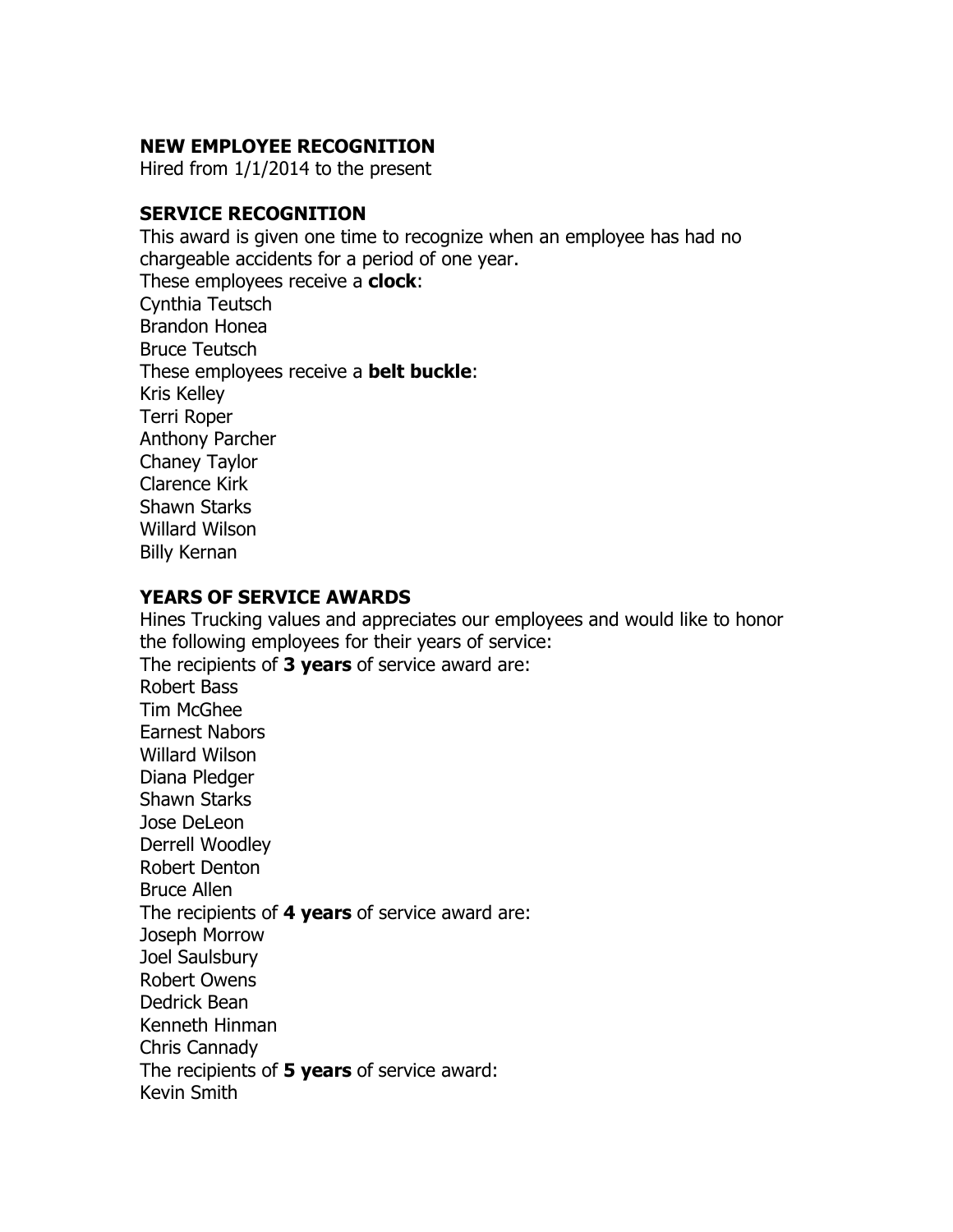Frank Smith Rocky Wiley Horace Williams Pete Capetillo Jeff Cook John Clary The recipients of 6 years of service award are: Danny Stewart William Glass Earl Belle Max Fuqua Lee Lawrence Charles Jones Valentin Bautista Phillip Smith Keith Buckles The recipients of 7 years of service award are: Gerhard Wunderlich Micah Neal David Freeman Mark Johnson Lyle Peters John Denton Mike Scarborough Ed Johnson The recipients of 8 years of service award are: Willis Wesley Stephanie Tippitt James Popphan Steven Brzeski Ron Hoffman Katie Parish Braden Bradley Pascual Gonzalez Jimmy Johnson The recipients of 9 years of service award are: Lindy Lesperance Gary Gleason Ernesto DeLaRosa Derrill Williamson Darlene Wiley Larry Gullett Ray James The recipients of 11 years of service award: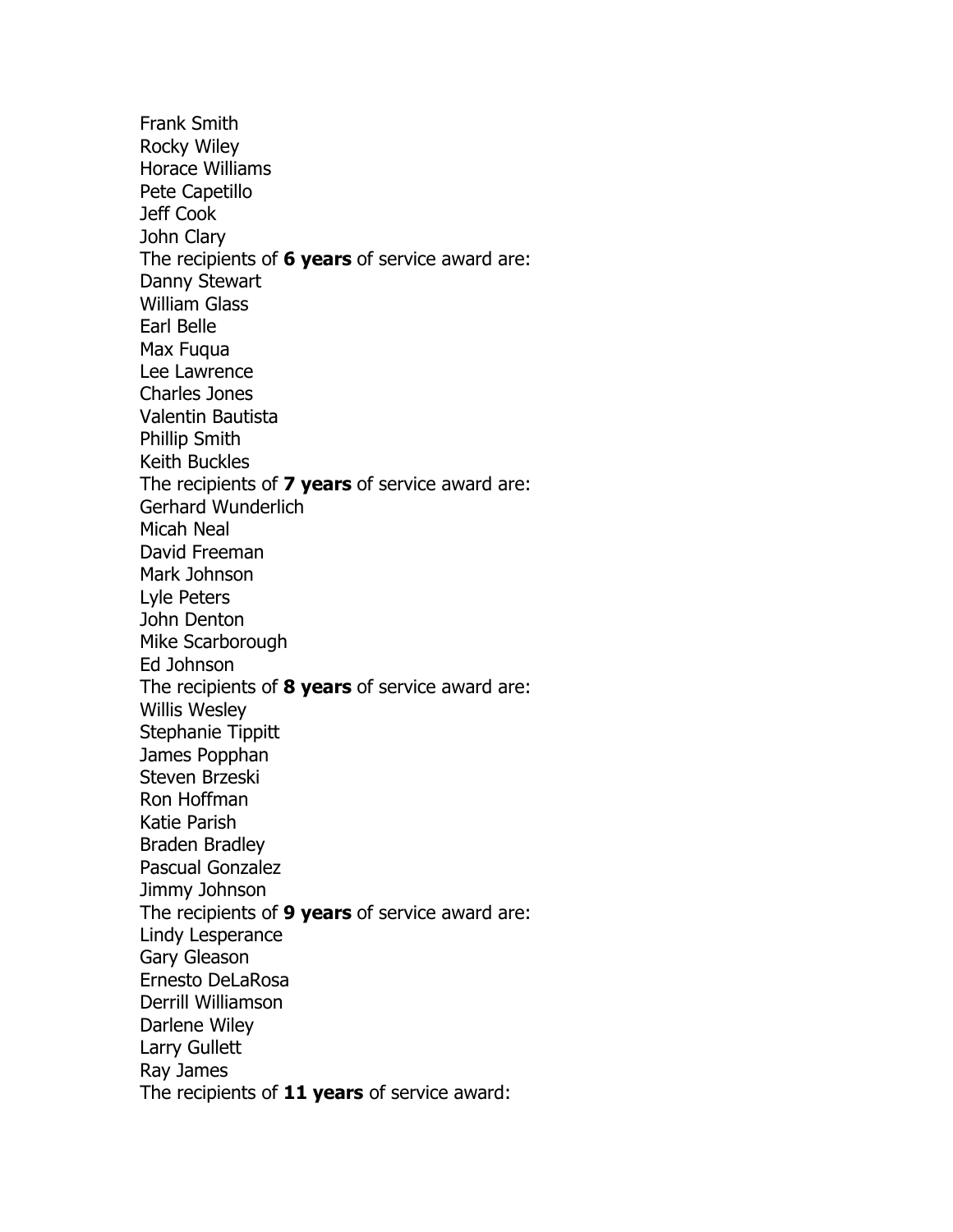Laura Bradley Steve Brzeski The recipients of 12 years of service award are: David McMurry James Grant Charles Welch Richard Eason Sean Hallisey The recipients of 13 years of service award are: Katye Halliday Kiley Hines Miguel Castillo Bruce Olney Larry Peace The recipients of 14 years of service award are: Robert Baker Bernard Roberts Courtney Mixon

## 10 + YEARS OF SERVICE AWARDS

The recipients of 10 years of service award including an HTI watch or pendant: Lisa McClure Terry Malone Bobby Johnson Keith Dillard The recipients of 15 years of service award including an HTI ring are: Percy McGill The recipient of 16 years of service award including a diamond added to his HTI ring is: Perry Van Todd Coffman The recipient of 17 years of service award including a diamond added to his HTI ring is: Jesse Mergel The recipient of 20 years of service award including a diamond added to his HTI ring, and an engraved set of watches are: Frederick Henry Harold Vaughn Ginger Clover The recipient of 21 years of service award including a diamond added to his ring is: Jerimiah Walters The recipient of 22 years of service award including a diamond added to his ring: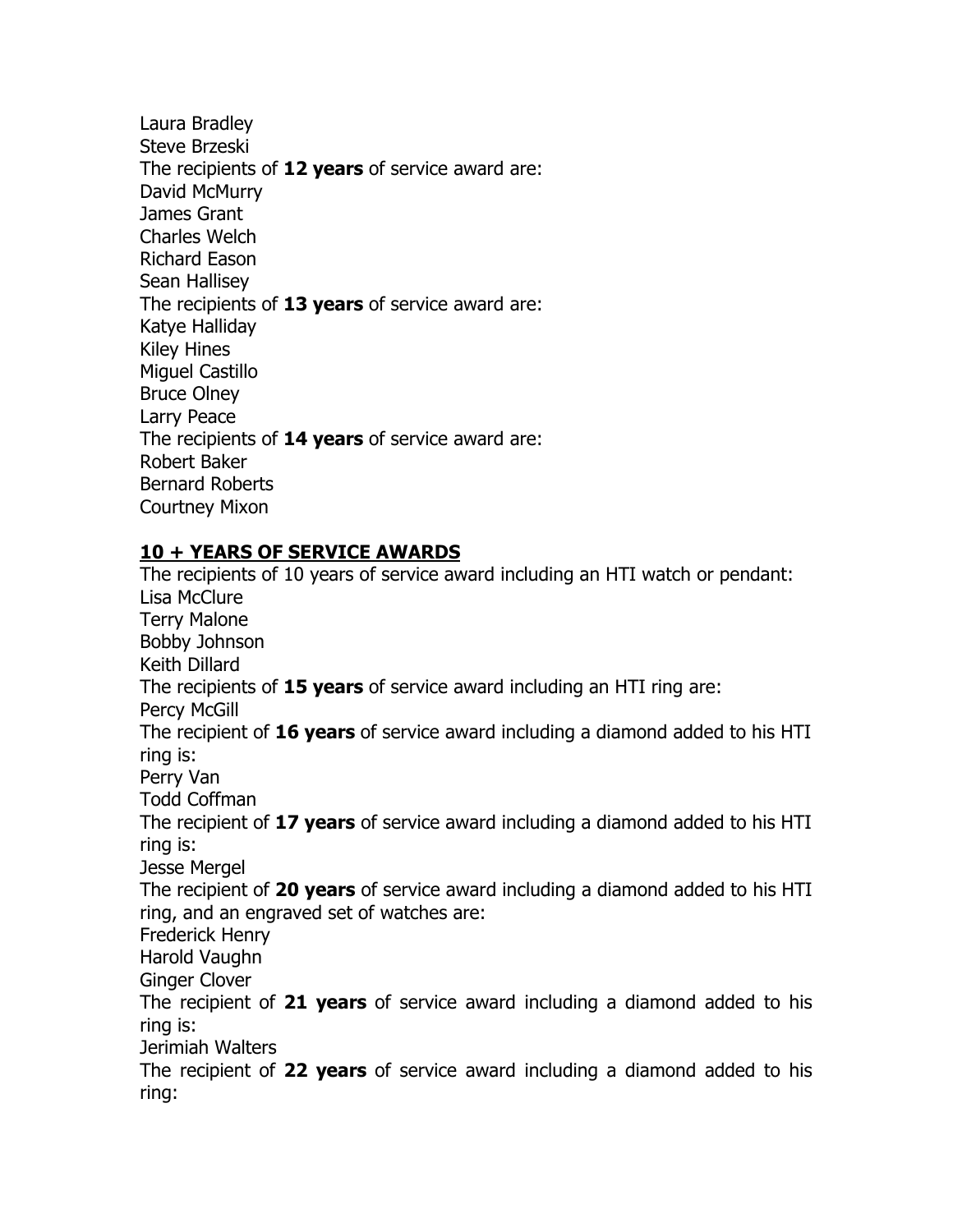Jerry Knight Cornelius Beard Donnie Davis Wayne Morrow The recipient of 23 years of service award including a diamond added to his HTI ring: Dofort Harris The recipient of 25 years of service award including a diamond added to his HTI ring is: David Goodwin The recipient of 35 years of service award including a diamond added to his HTI ring: David Jackson The recipient of 36 years of service award including a diamond added to his HTI ring: Walter McGill

# CUSTODIAN RECOGNITION

Valentin Bautista

## SHOP EMPLOYEE OF THE YEAR

Most Improved Gary Gleason 1<sup>st</sup> Runner-Up Steven Brzeski Employee of the Year Ernesto DeLaRosa

# TOP REVENUE - FLATBED

3<sup>rd</sup> place Ed Johnson 2<sup>nd</sup> place Earnest Nabors 1<sup>st</sup> place Henry Watson TOP REVENUE - VAN 1<sup>st</sup> place Kenneth Hinman

# TOP LOADS

## Short Haul Division:

3<sup>rd</sup> place Willis Wesley 2<sup>nd</sup> place Vincent Foster 1<sup>st</sup> place Todd Coffman

## Pine Bluff Division:

1<sup>st</sup> place Rodney Scott

# MOST MILES

# Flatbed Division:

1<sup>st</sup> place Derrill Williamson 2<sup>nd</sup> place Earnest Nabors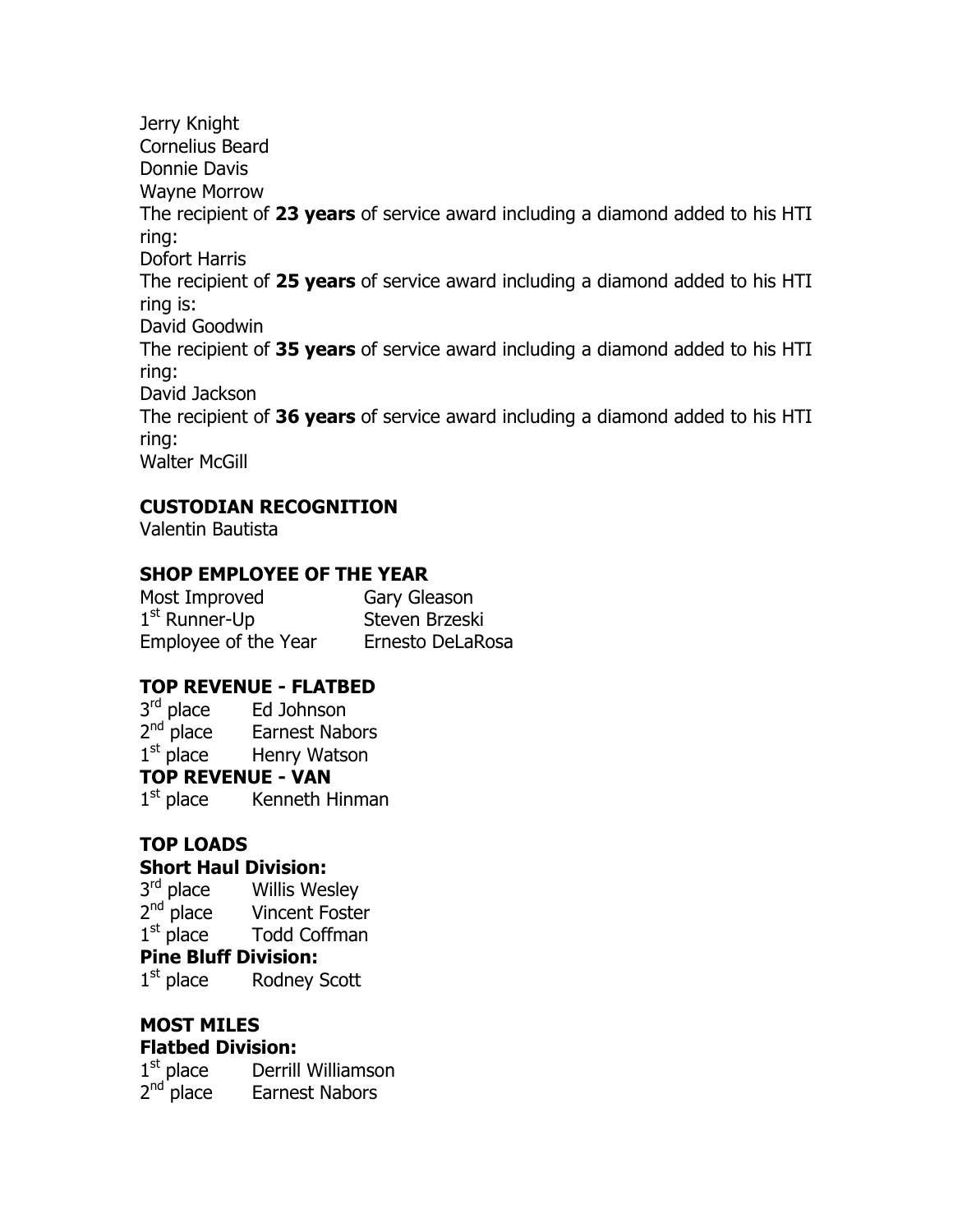1<sup>st</sup> place Henry Watson

## Short Haul Division:

1<sup>st</sup> place Terry Malone 2<sup>nd</sup> place Sean Hallisey 3<sup>rd</sup> place Miguel Castillo

## Van Division:

 $1<sup>st</sup>$  place Ron Hoffman

# BEST M.P.G.

#### Flatbed Division:

3<sup>rd</sup> place Leroy Buckles 2<sup>nd</sup> place Vernon Frerichs 1<sup>st</sup> place Earnest Nabors

#### Short Haul:

| 3 <sup>rd</sup> place | Jeff Cook          |
|-----------------------|--------------------|
| $2nd$ place           | Perry Van          |
| $1st$ place           | <b>Bruce Allen</b> |

#### Van Division:

1<sup>st</sup> place Ron Hoffman

## ACCIDENT FREE MILES

This certificate is given for every 250,000 miles of accident free driving.

| $\frac{1}{100}$ cordinate to given for every | בטטוט וווונט טו מככ |
|----------------------------------------------|---------------------|
| Henry Watson                                 | 250,000 miles       |
| <b>Steven Sivils</b>                         | 250,000 miles       |
| <b>Vernon Frerichs</b>                       | 250,000 miles       |
| <b>Vincent Foster</b>                        | 250,000 miles       |
| <b>Bruce Allen</b>                           | 250,000 miles       |
| Kenneth Hinman                               | 500,000 miles       |
| Kevin Smith                                  | 500,000 miles       |
| Jeff Cook                                    | 500,000 miles       |
| John Clary                                   | 500,000 miles       |
| Lee Lawrence                                 | 500,000 miles       |
| Frederick Henry                              | 500,000 miles       |
| Micah Neal                                   | 500,000 miles       |
| Keith Dillard                                | 500,000 miles       |
| Perry Van                                    | 500,000 miles       |
| Max Fugua                                    | 750,000 miles       |
| Gerhard Wunderlich                           | 750,000 miles       |
| Ed Johnson                                   | 750,000 miles       |
| <b>Willis Wesley</b>                         | 750,000 miles       |
| Jimmy Johnson                                | 750,000 miles       |
| Ron Hoffman                                  | 750,000 miles       |
| Ray James                                    | 750,000 miles       |
| Bobby Johnson                                | 750,000 miles       |
|                                              |                     |